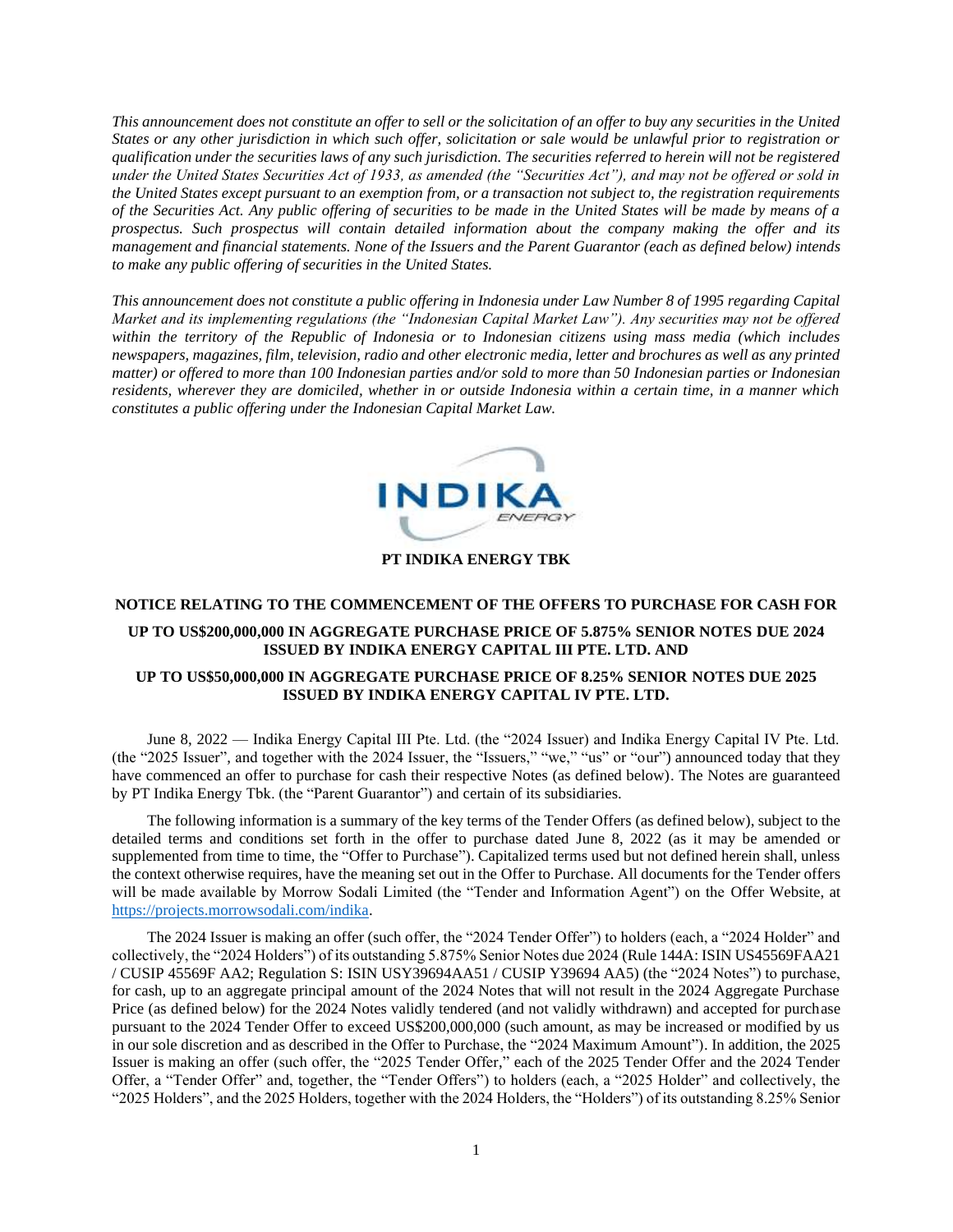Notes due 2025 (Rule 144A: ISIN US45569GAA04 / CUSIP 45569G AA0; Regulation S: ISIN USY39690AA30 / CUSIP Y39690 AA3) (the "2025 Notes", together with the 2024 Notes, the "Notes") to purchase, for cash, up to an aggregate principal amount of the 2025 Notes that will not result in the 2025 Aggregate Purchase Price (as defined below) for the 2025 Notes validly tendered (and not validly withdrawn) and accepted for purchase pursuant to the 2025 Tender Offer to exceed US\$50,000,000 (such amount, as may be increased or modified by us in our sole discretion and as described in the Offer to Purchase, the "2025 Maximum Amount", and each of the 2024 Maximum Amount, the 2025 Maximum Amount, the Increased 2024 Maximum Amount (as defined below) and the Increased 2025 Maximum Amount (as defined below), a "Maximum Amount").

The Tender Offers will expire at 11:59 p.m., New York City time, on July 7, 2022, or any other date and time to which either Issuer extends the applicable Tender Offer (such date and time, as it may be extended with respect to a Tender Offer, the applicable "Expiration Deadline"), unless earlier terminated. Holders must validly tender their Notes prior to or at 5:00 p.m., New York City time, on June 22, 2022 (such date and time, as it may be extended with respect to a Tender Offer, the applicable "Early Tender Deadline"), to be eligible to receive the applicable Total Consideration (as defined below). The Total Consideration for each of the Tender Offers is comprised of the applicable Tender Offer Consideration (as defined below) and the applicable Early Tender Payment (as defined below). Holders who validly tender their Notes after the applicable Early Tender Deadline, but prior to or at the applicable Expiration Deadline, will only be eligible to receive the applicable Tender Offer Consideration. Tendered Notes may be withdrawn in accordance with the terms of the applicable Tender Offer prior to 5:00 p.m., New York City time, on June 22, 2022, unless extended by us in our sole discretion (such date and time, as it may be extended with respect to a Tender Offer, the applicable "Withdrawal Deadline"), but not thereafter.

The consideration for each US\$1,000 principal amount of the 2024 Notes validly tendered (and not validly withdrawn) at or prior to the 2024 Early Tender Deadline and accepted for purchase pursuant to the 2024 Tender Offer (the "2024 Total Consideration") shall be equal to the 2024 Clearing Price (as defined below), as determined pursuant to a "modified Dutch Auction" procedure described herein, which 2024 Total Consideration will include a payment equal to US\$50.00 per US\$1,000 principal amount of 2024 Notes validly tendered (and not validly withdrawn) and accepted for purchase pursuant to the 2024 Tender Offer (the "2024 Early Tender Payment"). 2024 Holders who tender (and do not validly withdraw) their 2024 Notes after the 2024 Early Tender Deadline but at or prior to the 2024 Expiration Deadline will be eligible to receive consideration (the "2024 Tender Offer Consideration"), equal to (i) the 2024 Total Consideration minus (ii) the 2024 Early Tender Payment, on the Settlement Date (as defined below). The 2024 Total Consideration and the 2024 Tender Offer Consideration will be payable in cash in U.S. dollars. 2024 Holders will also receive accrued and unpaid interest from the last interest payment date up to, but not including, the Settlement Date for the 2024 Notes accepted for purchase (the "2024 Accrued Interest").

The consideration for each US\$1,000 principal amount of the 2025 Notes validly tendered (and not validly withdrawn) at or prior to the 2025 Early Tender Deadline and accepted for purchase pursuant to the 2025 Tender Offer (the "2025 Total Consideration", each of the 2025 Total Consideration and 2024 Total Consideration, the "Total Consideration") shall be equal to the 2025 Clearing Price (as defined below), as determined pursuant to a "modified Dutch Auction" procedure described in the Offer to Purchase, which 2025 Total Consideration will include a payment equal to US\$50.00 per US\$1,000 principal amount of 2025 Notes validly tendered (and not validly withdrawn) and accepted for purchase pursuant to the 2025 Tender Offer (the "2025 Early Tender Payment"). 2025 Holders who tender (and do not validly withdraw) their 2025 Notes after the 2025 Early Tender Deadline but at or prior to the 2025 Expiration Deadline will be eligible to receive consideration (the "2025 Tender Offer Consideration", each of the 2025 Tender Offer Consideration and the 2024 Tender Offer Consideration, the "Tender Offer Consideration"), equal to (i) the 2025 Total Consideration minus (ii) the 2025 Early Tender Payment, on the Settlement Date. The 2025 Total Consideration and the 2025 Tender Offer Consideration will be payable in cash in U.S. dollars. 2025 Holders will also receive accrued and unpaid interest from the last interest payment date up to, but not including, the Settlement Date for the 2025 Notes accepted for purchase (the "2025 Accrued Interest", together with the 2024 Accrued Interest, the "Accrued Interest").

Tender instructions may be submitted in the form of either a "Competitive Tender Instruction" or a "Non-Competitive Tender Instruction." Please refer to the "Modified Dutch Auction Process" and the "Maximum Amount; Acceptance Priority and Proration" within the Offer to Purchase.

**Holders who tender after the applicable Early Tender Deadline, and whose Notes are accepted for purchase, will not receive the applicable Early Tender Payment and may receive less than their Bid Price, as described in the Offer to Purchase.**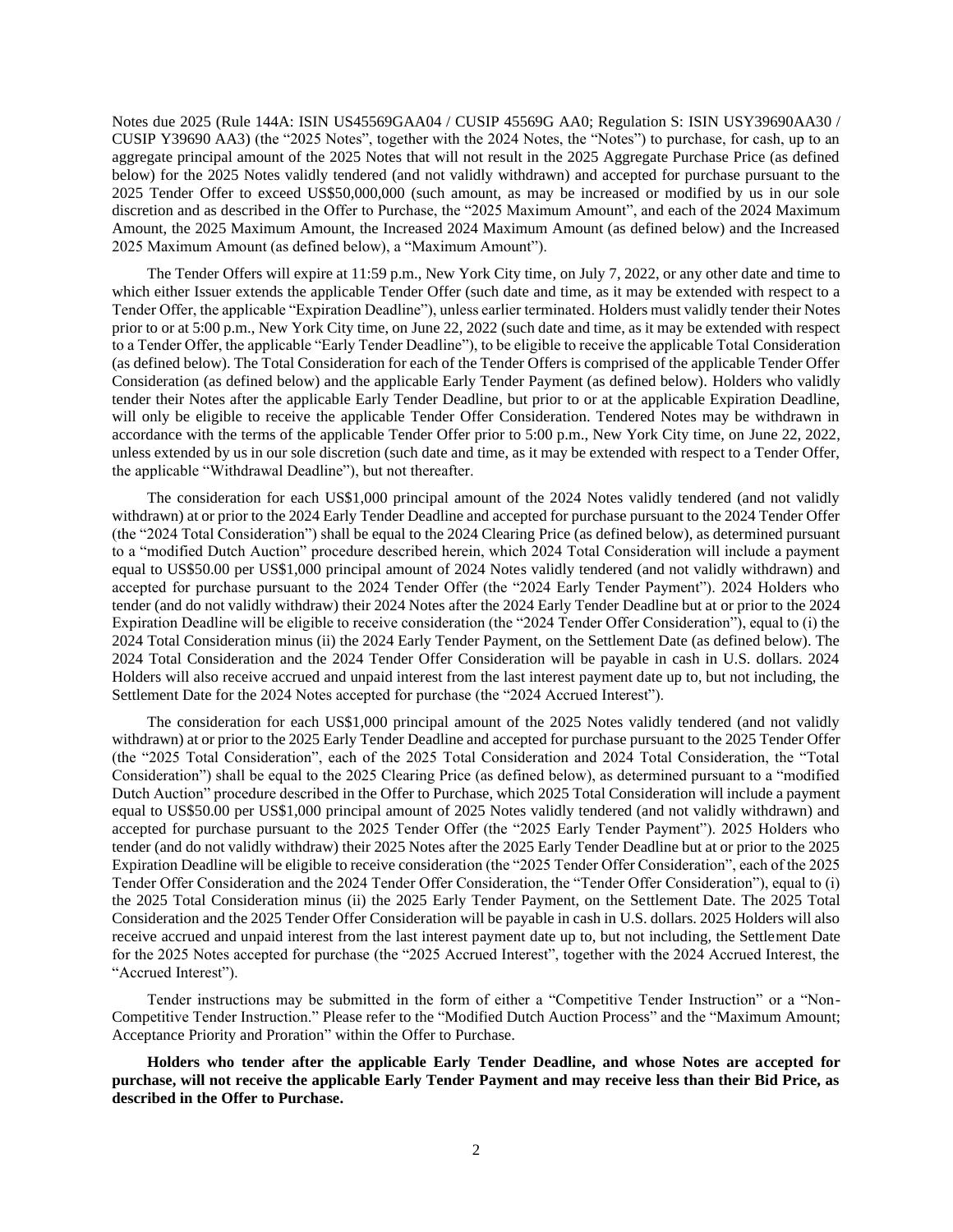| Series of<br><b>Notes</b> | Title of<br><b>Security</b>     | <b>ISIN/CUSIP Number</b>                                                            | Outstanding<br><b>Principal Amount</b> | <b>Early Tender</b><br>Payment <sup>(3)</sup> | <b>Total Consideration</b><br>(Accepted Bid Price)<br><b>Range</b> $(1)(2)$ |
|---------------------------|---------------------------------|-------------------------------------------------------------------------------------|----------------------------------------|-----------------------------------------------|-----------------------------------------------------------------------------|
| 2024 Tender<br>Offer      | 5.875% Senior<br>Notes due 2024 | Rule 144A: US45569FAA21/<br>45569F AA2<br>Regulation S: USY39694AA51/<br>Y39694 AA5 | $US$575,000,000^{(4)}$                 | US\$50.00                                     | US\$977.50 to<br>US\$1,007.50                                               |
| 2025 Tender<br>Offer      | 8.25% Senior<br>Notes due 2025  | Rule 144A: US45569GAA04/<br>45569G AA0<br>Regulation S: USY39690AA30/<br>Y39690 AA3 | $US$675,000,000^{(5)}$                 | US\$50.00                                     | US\$ 1,002.50 to US\$<br>1.025.00                                           |

Notes:

The principal amount outstanding includes US\$19,550,000 of the 2025 Notes that have been repurchased by the Parent Guarantor.

In the event the 2024 Tender Offer is undersubscribed, and the 2024 Aggregate Purchase Price for the 2024 Tender Offer is less than the 2024 Maximum Amount (such difference being the "2024 Shortfall"), we will increase the 2025 Maximum Amount by the amount of the 2024 Shortfall (such increased amount referred to as the "Increased 2025 Maximum Amount") and accept for purchase 2025 Notes validly tendered (and not validly withdrawn) pursuant to the 2025 Tender Offer, up to the Increased 2025 Maximum Amount. Conversely, in the event the 2025 Tender Offer is undersubscribed, and the 2025 Aggregate Purchase Price for the 2025 Tender Offer is less than the 2025 Maximum Amount (such difference being the "2025 Shortfall"), we will increase the 2024 Maximum Amount by the amount of the 2025 Shortfall (such increased amount referred to as the "Increased 2024 Maximum Amount" and each of the Increased 2024 Maximum Amount and the Increased 2025 Maximum Amount, an "Increased Maximum Amount") and accept for purchase 2024 Notes validly tendered (and not validly withdrawn) pursuant to the 2024 Tender Offer, up to the Increased 2024 Maximum Amount.

Tendered 2024 Notes may be withdrawn prior to or at, but not after, 5:00 p.m. New York City time, on June 22, 2022 (such date and time, as it may be extended with respect to the 2024 Tender Offer, the "2024 Withdrawal Deadline"). Tendered 2025 Notes may be withdrawn prior to or at, but not after, 5:00 p.m. New York City time, on June 22, 2022 (such date and time, as it may be extended with respect to the 2025 Tender Offer, the "2025 Withdrawal Deadline", each of the 2024 Withdrawal Deadline and the 2025 Withdrawal Deadline, a "Withdrawal Deadline").

The 2024 Issuer and the 2025 Issuer reserve the right, subject to applicable law, to (i) waive any and all conditions to the 2024 Tender Offer and the 2025 Tender Offer, respectively, (ii) extend or terminate the 2024 Tender Offer and the 2025 Tender Offer, respectively, or (iii) otherwise amend the 2024 Tender Offer and the 2025 Tender Offer, respectively. The 2024 Issuer and the 2025 Issuer (as applicable) may take any action described in clauses (i) through (iii) above with respect to their respective Tender Offers without having to do so for both Tender Offers. In the case of clauses (i) through (iii) above, neither of the Issuers intends to extend the applicable Withdrawal Deadline or reinstate withdrawal rights, subject to applicable law. In addition, the 2024 Issuer and the 2025 Issuer reserve the right, at any time, subject to applicable law, to increase or decrease the 2024 Maximum Amount and 2025 Maximum Amount, respectively.

A separate tender instruction must be submitted on behalf of each beneficial owner of the Notes, given the possible proration. Payment for the Notes that are validly tendered prior to or at the applicable Expiration Deadline and that are accepted for purchase will be made on the date referred to as the "Settlement Date." It is anticipated that the Settlement Date for the Notes purchased pursuant to the Tender Offers will be July 14, 2022, the fifth business day after the Expiration Deadline.

<sup>(1)</sup> Consideration in the form of cash per US\$1,000 principal amount of Notes that are validly tendered (and not validly withdrawn) at or prior to the applicable Early Tender Deadline and accepted for purchase.

<sup>(2)</sup> Excludes Accrued Interest, if any, which will be paid in addition to the applicable Total Consideration or applicable Tender Offer Consideration.

<sup>(3)</sup> The applicable Early Tender Payment, per US\$1,000 principal amount of Notes that are validly tendered (and not validly withdrawn), is included in the Total Consideration for Notes that are validly tendered (and not validly withdrawn) at or prior to the applicable Early Tender Deadline. Holders who tender (and do not validly withdraw) their Notes after the applicable Early Tender Deadline but at or prior to the applicable Expiration Deadline will not be eligible to receive the Early Tender Payment.

<sup>(4)</sup> The principal amount outstanding includes US\$28,637,000 of the 2024 Notes that have been repurchased by the Parent Guarantor.<br>(5) The principal amount outstanding includes US\$19.550,000 of the 2025 Notes that have been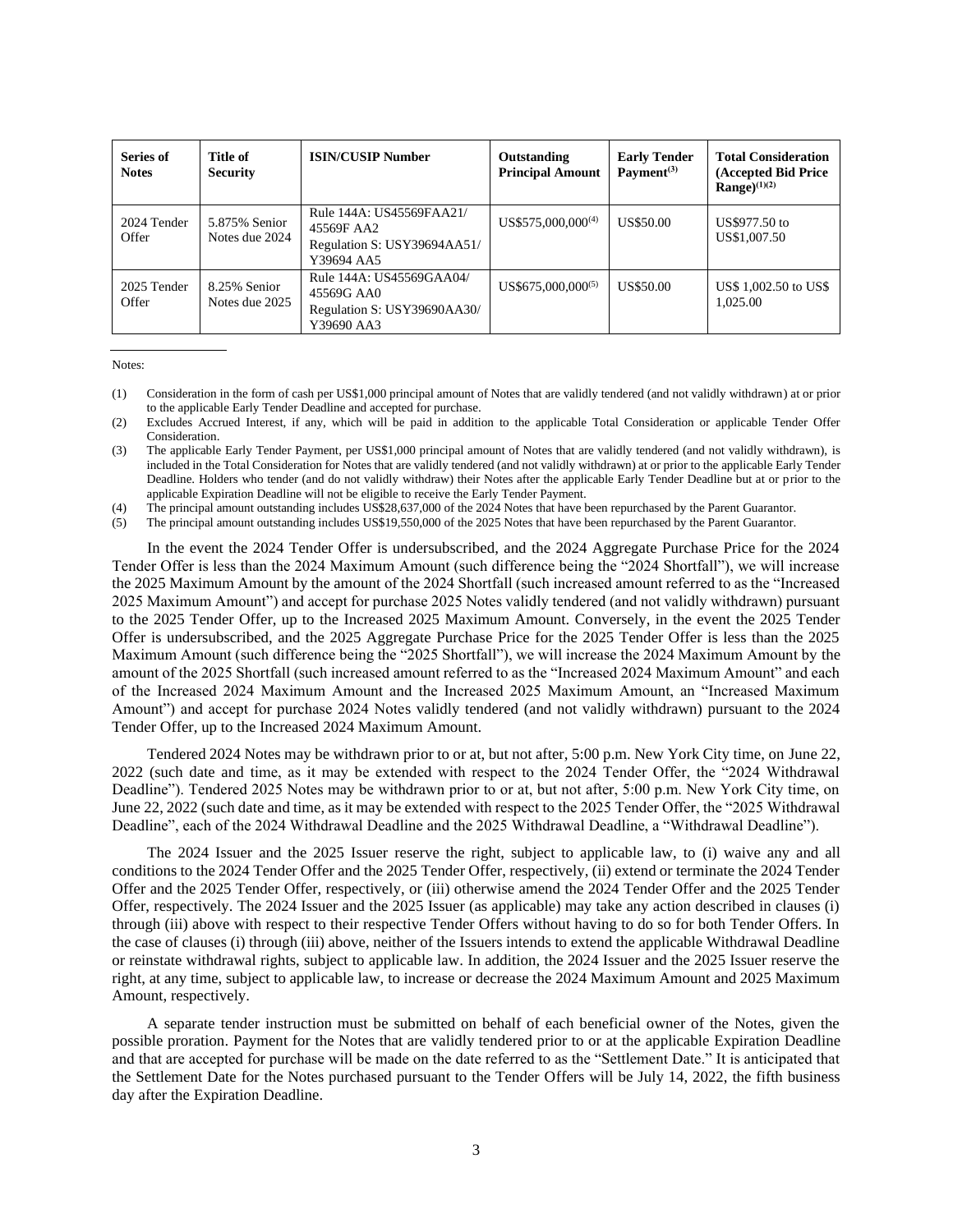Holders of the Notes wishing to participate in the Tender Offers, if eligible, may contact the Information and Tender Agent, Morrow Sodali Limited, by phone at +852 2319 4130 (Hong Kong) / +44 20 4513 6933 (London) / +1 203 609 4910 (Stamford) or by email at [indika@investor.morrowsodali.com.](mailto:indika@investor.morrowsodali.com) Questions from Holders of the Notes regarding the Tender Offers procedures or requests for additional copies of the Offer to Purchase and other related documents should also be directed to Morrow Sodali Limited. Questions from Holders of Notes regarding the Tender Offers should be directed to the Dealer Managers at Mandiri Securities Pte. Ltd. (12 Marina View, #19-06 Asia Square Tower 2, Singapore 018961, Tel: +65 6589 3880, Attention: Investment Banking, email: [msliability.mgmt@mandirisek.co.id\)](mailto:msliability.mgmt@mandirisek.co.id) or Standard Chartered Bank (Singapore) Limited (Marina Bay Financial Centre (Tower 1), 8 Marina Boulevard, Level 26, Singapore 018981, Tel: +44 20 7885 5739 / + 852 3983 8658 / +65 6557 8286, Attention: Liability Management, email: liability\_management@sc.com).

This announcement is not a solicitation of consent with respect to any of the Notes. The Tender Offers are being made pursuant to the Offer to Purchase, which sets forth a detailed description of the terms of the Tender Offers.

The distribution of this announcement in certain jurisdictions may be restricted by law. Persons into whose possession this press release comes are required to inform themselves about, and to observe, any such restrictions.

#### **FORWARD-LOOKING INFORMATION**

Forward-looking statements in this announcement, including but not limited to those statements relating to the Tender Offers, such as the scheduled Early Tender Deadline, Withdrawal Deadline, Expiration Deadline and Settlement Date, as applicable, and the payment of the Total Consideration or the Tender Offer Consideration, as applicable, are based on current expectations. These statements are not guarantees of future events or results. Future events and results involve some risks, uncertainties and assumptions that are difficult to predict. Actual events and results could vary materially from the description contained herein due to many factors including changes in the market and price for the of Notes; changes in the business and financial condition of the Parent Guarantor and its subsidiaries; changes in the international coal and energy markets; changes in the capital markets in general; and the occurrence of events specified in the Offer to Purchase that could trigger a condition permitting termination or amendment of the Tender Offers.

*This announcement must be read in conjunction with the Offer to Purchase which has been prepared by the Issuers in relation to the Tender Offers. No offer of invitation to acquire or exchange any securities is being made pursuant to this announcement. None of this announcement or the Offer to Purchase constitutes an invitation to acquire or exchange any securities in any jurisdiction in which, or to or from any person to or from whom, it is unlawful to make such invitation under applicable securities laws.*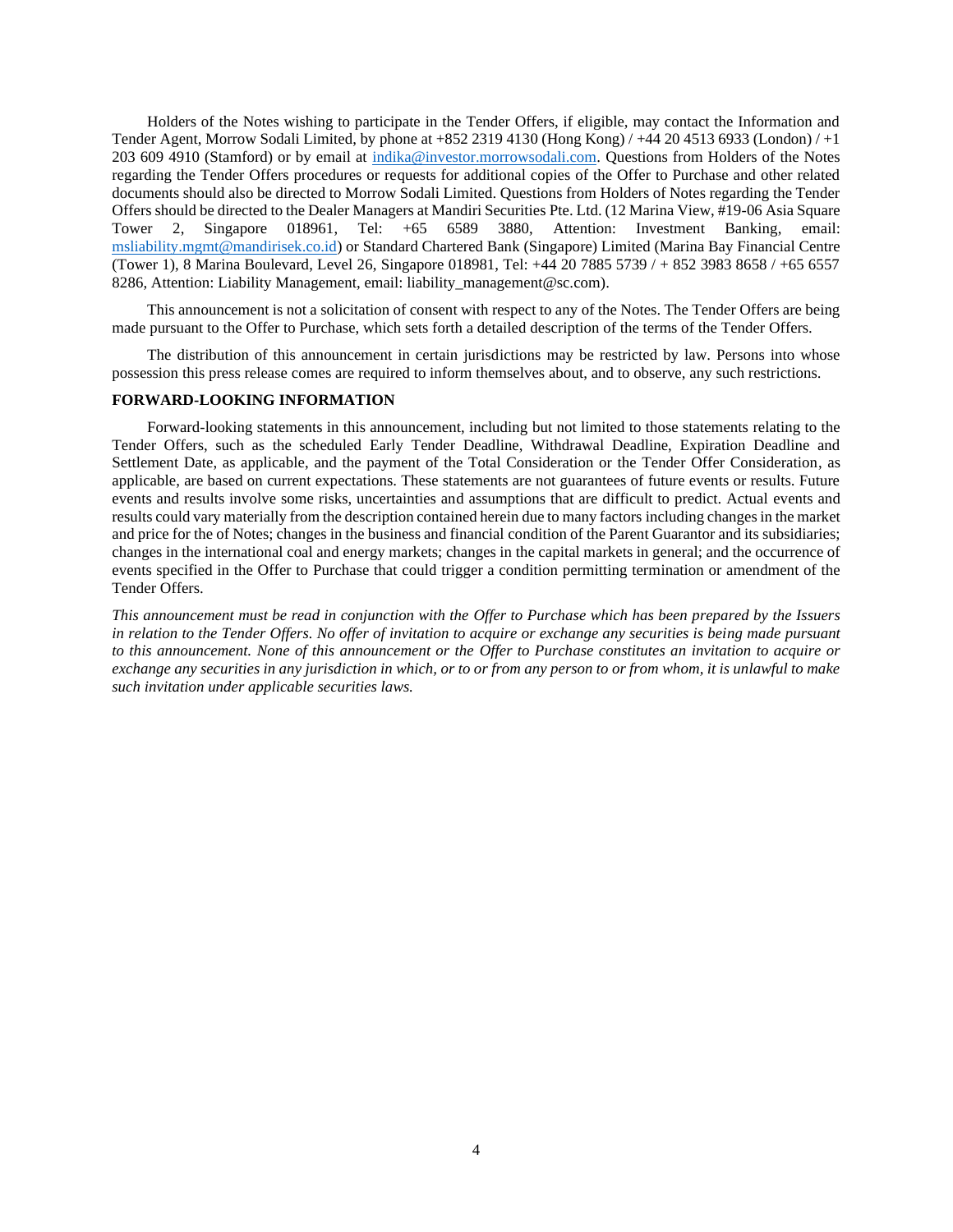*Pengumuman ini bukan merupakan penawaran untuk menjual atau ajakan untuk membeli efek di Amerika Serikat atau yurisdiksi lain di mana penawaran, ajakan, atau penjualan tersebut akan melanggar hukum sebelum pendaftaran atau kualifikasi berdasarkan undang-undang sekuritas dari setiap yurisdiksi tersebut. Efek yang dirujuk di sini tidak akan didaftarkan berdasarkan United States Securities Act of 1933, sebagaimana diubah ("Securities Act"), dan tidak boleh ditawarkan atau dijual di Amerika Serikat kecuali berdasarkan pengecualian dari, atau suatu transaksi yang tidak tunduk pada, persyaratan pendaftaran dari Securities Act. Setiap penawaran umum efek yang akan dilakukan di Amerika Serikat akan dilakukan melalui prospektus. Prospektus tersebut akan berisi informasi rinci tentang perusahaan yang melakukan penawaran serta manajemen dan laporan keuangannya. Tak satu pun dari Para Penerbit dan Penjamin Induk (masing-masing sebagaimana didefinisikan di bawah) bermaksud untuk melakukan penawaran umum efek di Amerika Serikat.*

*Pengumuman ini bukan merupakan penawaran umum di Indonesia berdasarkan Undang-Undang Nomor 8 tahun 1995 tentang Pasar Modal dan peraturan pelaksanaannya ("Undang-Undang Pasar Modal Indonesia"). Setiap efek tidak boleh ditawarkan di dalam wilayah Negara Republik Indonesia atau kepada warga negara Indonesia dengan menggunakan media massa (yang meliputi surat kabar, majalah, film, televisi, radio dan media elektronik lainnya, surat dan brosur serta barang cetakan apapun) atau ditawarkan kepada lebih dari 100 pihak Indonesia dan/atau dijual kepada lebih dari 50 pihak Indonesia atau penduduk Indonesia, di mana pun mereka berdomisili, baik di dalam maupun di luar Indonesia dalam waktu tertentu, dengan cara yang merupakan penawaran umum berdasarkan Undang-Undang Pasar Modal Indonesia.*



#### **PT INDIKA ENERGY TBK**

# **PEMBERITAHUAN SEHUBUNGAN DENGAN DIMULAINYA PENAWARAN UNTUK MEMBELI SECARA TUNAI ATAS**

### **SAMPAI DENGAN US\$200.000.000 DALAM KESELURUHAN HARGA PEMBELIAN DARI 5,875% SURAT UTANG SENIOR YANG JATUH TEMPO PADA 2024 YANG DITERBITKAN OLEH INDIKA ENERGY CAPITAL III PTE. LTD. DAN**

# **SAMPAI DENGAN US\$50.000.000 DALAM KESELURUHAN HARGA PEMBELIAN DARI 8,25% SURAT UTANG SENIOR YANG JATUH TEMPO PADA 2025 YANG DITERBITKAN OLEH INDIKA ENERGY CAPITAL IV PTE. LTD.**

8 Juni 2022 — Indika Energy Capital III Pte. Ltd. ("Penerbit 2024) dan Indika Energy Capital IV Pte. Ltd. ("Penerbit 2025", dan bersama-sama dengan Penerbit 2024, "Para Penerbit," "kami," "kita" atau "milik kami") hari ini mengumumkan bahwa mereka telah memulai penawaran untuk membeli secara tunai Surat Utang (sebagai didefinisikan di bawah) mereka masing-masing. Surat Utang tersebut dijamin oleh PT Indika Energy Tbk. ("Penjamin Induk") dan beberapa anak perusahaannya.

Informasi berikut adalah ringkasan persyaratan utama untuk Penawaran-Penawaran Tender (sebagaimana didefinisikan di bawah), tunduk pada syarat-syarat dan ketentuan-ketentuan terperinci yang tercantum dalam penawaran untuk membeli tertanggal 8 Juni 2022 (sebagaimana dapat diubah atau ditambah dari waktu ke waktu, "Penawaran untuk Membeli"). Istilah dalam huruf kapital yang digunakan tetapi tidak didefinisikan di sini, kecuali konteksnya mengatur lain, memiliki arti yang ditetapkan dalam Penawaran untuk Membeli. Semua dokumen untuk Penawaran-Penawaran Tender akan disediakan oleh Morrow Sodali Limited ("Agen Tender dan Informasi") pada Situs Web Penawaran, di [https://projects.morrowsodali.com/indika.](https://projects.morrowsodali.com/indika)

Penerbit 2024 melakukan penawaran (penawaran tersebut, "Penawaran Tender 2024") kepada para pemegang (masing-masing, "Pemegang 2024" dan secara bersama-sama, "Para Pemegang 2024") atas 5,875% Surat Utang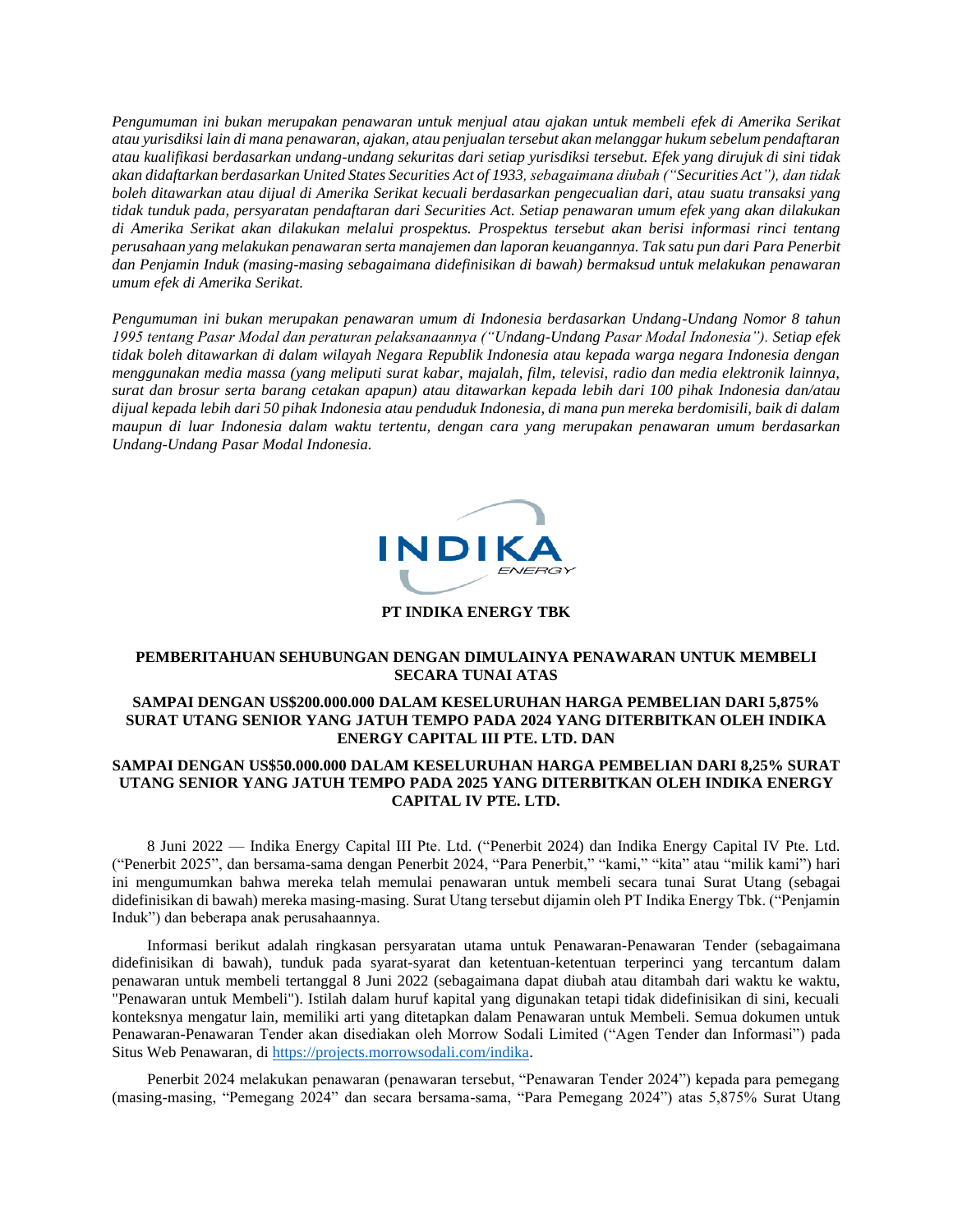Senior yang jatuh tempo pada 2024 (*Rule 144A: ISIN US45569FAA21 / CUSIP 45569F AA2; Regulation S: ISIN USY39694AA51 / CUSIP Y39694 AA5*) ("Surat Utang 2024") untuk membeli, secara tunai, sampai dengan jumlah pokok keseluruhan dari Surat Utang 2024 yang tidak akan mengakibatkan Harga Pembelian Keseluruhan 2024 (sebagaimana didefinisikan di bawah) untuk Surat Utang 2024 yang ditenderkan secara sah (dan tidak ditarik secara sah) dan diterima untuk pembelian sesuai dengan Penawaran Tender 2024 menjadi lebih dari US\$200.000.000 (jumlah tersebut, sebagaimana dapat ditingkatkan atau diubah oleh kami atas kebijakan kami sendiri dan sebagaimana diuraikan dalam Penawaran untuk Membeli, "Jumlah Maksimum 2024"). Selain itu, Penerbit 2025 membuat penawaran (penawaran tersebut, "Penawaran Tender 2025," masing-masing dari Penawaran Tender 2025 dan Penawaran Tender 2024, "Penawaran Tender " dan, bersama-sama, "Penawaran-Penawaran Tender") kepada para pemegang (masing-masing, "Pemegang 2025" dan secara bersama-sama, "Para Pemegang 2025", dan Para Pemegang 2025, bersama dengan Para Pemegang 2024, "Para Pemegang") dari 8,25% Surat Utang Senior yang jatuh tempo pada 2025 (*Rule 144A: ISIN US45569GAA04 / CUSIP 45569G AA0; Regulation S: ISIN USY39690AA30 / CUSIP Y39690 AA3*) ("Surat Utang 2025", bersama dengan Surat Utang 2024, "Surat Utang") untuk membeli, secara tunai, sampai dengan jumlah pokok keseluruhan dari Surat Utang 2025 yang tidak akan mengakibatkan Harga Pembelian Keseluruhan 2025 (sebagaimana didefinisikan di bawah) untuk Surat Utang 2025 yang ditenderkan secara sah (dan tidak ditarik secara sah) dan diterima untuk pembelian sesuai dengan Penawaran Tender 2025 menjadi lebih dari US\$50.000.000 (jumlah tersebut, sebagaimana dapat ditingkatkan atau diubah oleh kami atas kebijakan kami dan sebagaimana diuraikan dalam Penawaran untuk Membeli, "Jumlah Maksimum 2025", dan masing-masing dari Jumlah Maksimum 2024, Jumlah Maksimum 2025, Peningkatan Jumlah Maksimum 2024 (sebagaimana didefinisikan di bawah) dan Peningkatan Jumlah Maksimum 2025 (sebagaimana didefinisikan di bawah), "Jumlah Maksimum").

Penawaran-Penawaran Tender akan berakhir pada pukul 23:59 waktu Kota New York, pada tanggal 7 Juli 2022, atau tanggal dan waktu lainnya dimana Penerbit memperpanjang Penawaran Tender yang berlaku (tanggal dan waktu tersebut, sebagaimana dapat diperpanjang sehubungan dengan suatu Penawaran Tender, "Batas Waktu Kadaluwarsa" yang berlaku), kecuali diakhiri lebih awal. Para Pemegang harus secara sah menawarkan Surat Utang mereka sebelum atau pada pukul 17:00 waktu Kota New York, pada tanggal 22 Juni 2022 (tanggal dan waktu tersebut, sebagaimana dapat diperpanjang sehubungan dengan Penawaran Tender, "Batas Waktu Tender Awal" yang berlaku), agar memenuhi syarat untuk menerima Total Pembayaran yang berlaku (sebagaimana didefinisikan di bawah). Total Pembayaran untuk masing-masing Penawaran-Penawaran Tender terdiri dari Pembayaran Penawaran Tender (sebagaimana didefinisikan di bawah) yang berlaku dan Pembayaran Tender Awal (sebagaimana didefinisikan di bawah) yang berlaku. Para Pemegang yang secara sah menawarkan Surat Utang mereka setelah Batas Waktu Tender Awal yang berlaku, tetapi sebelum atau pada Batas Waktu Kadaluwarsa yang berlaku, hanya akan memenuhi syaratsyarat untuk menerima Pembayaran Penawaran Tender yang berlaku. Surat Utang yang ditenderkan dapat ditarik sesuai dengan ketentuan Penawaran Tender yang berlaku sebelum pukul 17:00 waktu Kota New York, pada tanggal 22 Juni 2022, kecuali diperpanjang oleh kami atas kebijakan kami sendiri (tanggal dan waktu tersebut, sebagaimana diperpanjang sehubungan dengan suatu Penawaran Tender, "Batas Waktu Penarikan" yang berlaku), tetapi tidak setelahnya.

Pembayaran untuk setiap nilai pokok US\$1.000 dari Surat Utang 2024 yang ditenderkan secara sah (dan tidak ditarik secara sah) pada atau sebelum Batas Waktu Tender Awal 2024 dan diterima untuk pembelian sesuai dengan Penawaran Tender 2024 ("Total Pembayaran 2024") akan sama dengan Harga Kliring 2024 (sebagaimana didefinisikan di bawah), sebagaimana ditentukan sesuai dengan prosedur "*Modified Dutch Auction*" yang diuraikan di sini, dimana Total Pembayaran 2024 akan mencakup pembayaran setara dengan US\$50,00 per US\$1.000 untuk jumlah pokok Surat Utang 2024 yang ditenderkan secara sah (dan tidak ditarik secara sah) dan diterima untuk pembelian sesuai dengan Penawaran Tender 2024 ("Pembayaran Tender Awal 2024"). Para Pemegang 2024 yang menawarkan (dan tidak menarik secara sah) Surat Utang 2024 mereka setelah Batas Waktu Tender Awal 2024 tetapi pada atau sebelum Batas Waktu Kadaluwarsa 2024 akan memenuhi syarat untuk menerima pembayaran ("Pembayaran Penawaran Tender 2024"), sama dengan (i) Total Pembayaran 2024 dikurangi (ii) Pembayaran Tender Awal 2024, pada Tanggal Penyelesaian (sebagaimana didefinisikan di bawah). Total Pembayaran 2024 dan Pembayaran Penawaran Tender 2024 akan dibayar tunai dalam dolar Amerika Serikat. Para Pemegang 2024 juga akan menerima bunga berjalan dan belum dibayar dari tanggal pembayaran bunga terakhir hingga, tetapi tidak termasuk, Tanggal Penyelesaian untuk Surat Utang 2024 yang diterima untuk dibeli ("Bunga Yang Harus Dibayar 2024").

Instruksi Lelang dapat disampaikan dalam bentuk baik "Instruksi Tender Kompetitif" atau "Instruksi Tender Non-Kompetitif." Mohon merujuk pada "Proses *Modified Dutch Auction*" dan "Jumlah Maksimum; Prioritas dan Prorata Penerimaan" dalam Penawaran untuk Membeli.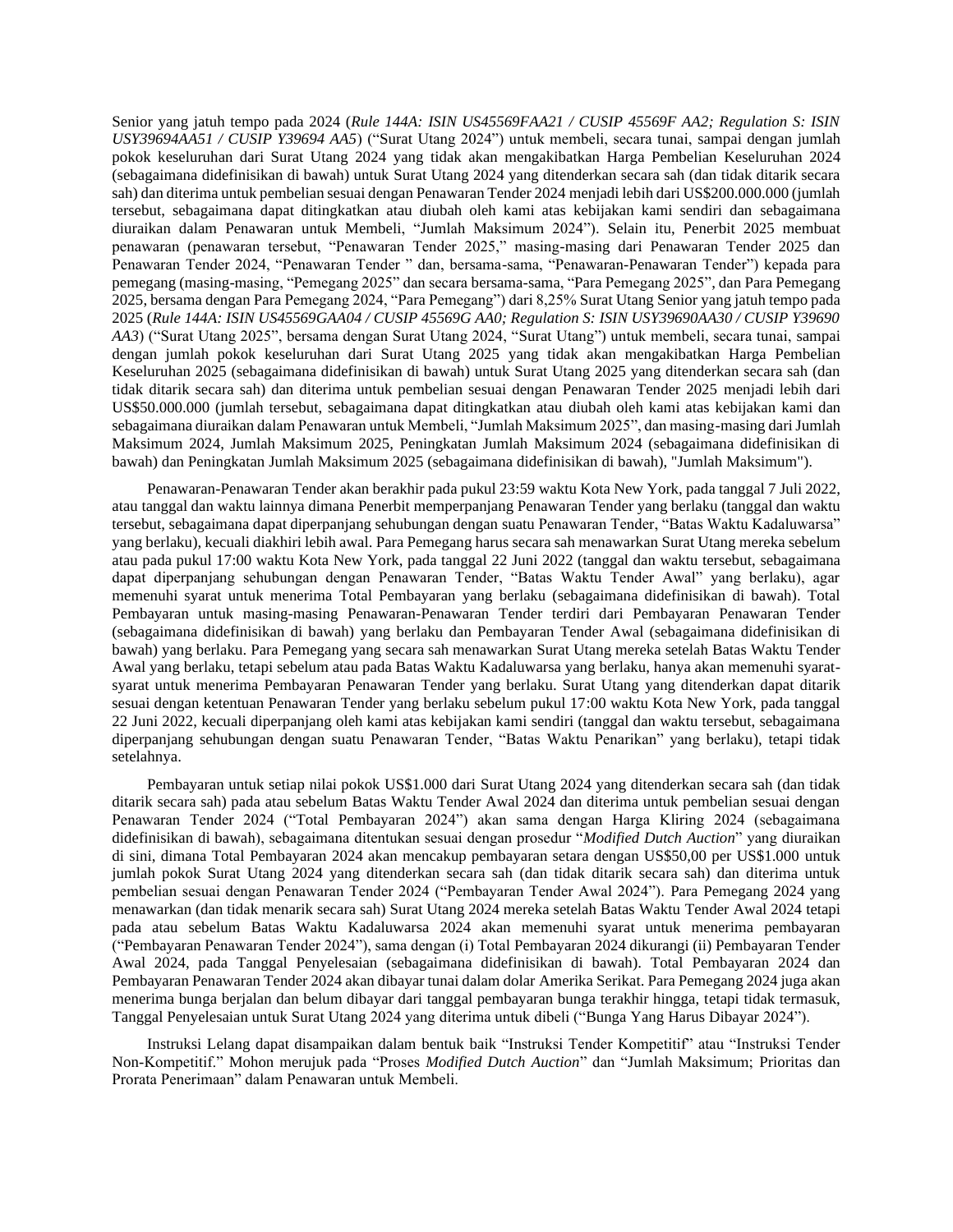### **Para Pemegang yang melakukan tender setelah Batas Waktu Tender Awal yang berlaku, dan yang Surat Utangnya diterima untuk dibeli, tidak akan menerima Pembayaran Tender Awal yang berlaku dan mungkin menerima kurang dari Harga Tawarannya, sebagaimana diuraikan dalam Penawaran untuk Membeli.**

Pembayaran untuk setiap nilai pokok US\$1.000 dari Surat Utang 2025 yang ditenderkan secara sah (dan tidak ditarik secara sah) pada atau sebelum Batas Waktu Tender Awal 2025 dan diterima untuk pembelian sesuai dengan Penawaran Tender 2025 ("Total Pembayaran 2025", masing-masing dari Total Pembayaran 2025 dan Total Pembayaran 2024, "Total Pembayaran") akan sama dengan Harga Kliring 2025 (sebagaimana didefinisikan di bawah), sebagaimana ditentukan sesuai dengan prosedur "*Modified Dutch Auction*" yang diuraikan dalam Penawaran untuk Membeli, dimana Total Pembayaran 2025 akan mencakup pembayaran setara dengan US\$50,00 per US\$1.000 untuk jumlah pokok Surat Utang 2025 yang ditenderkan secara sah (dan tidak ditarik secara sah) dan diterima untuk pembelian sesuai dengan Penawaran Tender 2025 ("Pembayaran Tender Awal 2025"). Para Pemegang 2025 yang menawarkan (dan tidak menarik secara sah) Surat Utang 2025 mereka setelah Batas Waktu Tender Awal 2025 tetapi pada atau sebelum Batas Waktu Kadaluwarsa 2025 akan memenuhi syarat untuk menerima pembayaran ("Pembayaran Penawaran Tender 2025", masing-masing dari Pembayaran Penawaran Tender 2025 dan Pembayaran Penawaran Tender 2024, "Pembayaran Penawaran Tender"), sama dengan (i) Total Pembayaran 2025 dikurangi (ii) Pembayaran Tender Awal 2025, pada Tanggal Penyelesaian. Total Pembayaran 2025 dan Pembayaran Penawaran Tender 2025 akan dibayar tunai dalam dolar Amerika Serikat. Para Pemegang 2025 juga akan menerima bunga berjalan dan belum dibayar dari tanggal pembayaran bunga terakhir hingga, tetapi tidak termasuk, Tanggal Penyelesaian untuk Surat Utang 2025 yang diterima untuk dibeli ("Bunga Yang Harus Dibayar 2025", bersama dengan Bunga Yang Harus Dibayar 2024, "Bunga Yang Harus Dibayar").

| Seri Surat<br>Utang      | Judul dari<br>Efek                                              | Nomor <i>ISIN/CUSIP</i>                                                             | Jumlah Pokok<br><b>Yang Terutang</b> | Pembayaran<br><b>Tender</b><br>$A$ wal $^{(3)}$ | <b>Total Pembayaran</b><br>(Rentang Harga)<br><b>Tawaran</b> yang<br>Diterima) $(1)(2)$ |
|--------------------------|-----------------------------------------------------------------|-------------------------------------------------------------------------------------|--------------------------------------|-------------------------------------------------|-----------------------------------------------------------------------------------------|
| Penawaran<br>Tender 2024 | 5.875% Surat<br><b>Utang Senior</b><br>jatuh tempo<br>pada 2024 | Rule 144A: US45569FAA21/<br>45569F AA2<br>Regulation S: USY39694AA51/<br>Y39694 AA5 | $US$575.000.000^{(4)}$               | US\$50.00                                       | US\$977,50 hingga<br>US\$1,007.50                                                       |
| Penawaran<br>Tender 2025 | 8.25% Surat<br><b>Utang Senior</b><br>jatuh tempo<br>pada 2025  | Rule 144A: US45569GAA04/<br>45569G AA0<br>Regulation S: USY39690AA30/<br>Y39690 AA3 | $US$675.000.000^{(5)}$               | US\$50.00                                       | US\$1.002,50 hingga<br>US\$1,025,00                                                     |

Notes:

(5) Jumlah pokok yang terutang termasuk US\$19.550.000 dari Surat Utang 2025 yang telah dibeli kembali oleh Penjamin Induk.

Dalam hal kurangnya permintaan Penawaran Tender 2024, dan Harga Pembelian Keseluruhan 2024 untuk Penawaran Tender 2024 kurang dari Jumlah Maksimum 2024 (selisih tersebut menjadi "Kekurangan 2024"), kami akan meningkatkan Jumlah Maksimum 2025 sebesar Kekurangan 2024 (peningkatan jumlah tersebut disebut sebagai "Peningkatan Jumlah Maksimum 2025") dan menerima untuk pembelian Surat Utang 2025 yang ditenderkan secara sah (dan tidak ditarik secara sah) sesuai dengan Penawaran Tender 2025, hingga Peningkatan Jumlah Maksimum 2025. Sebaliknya, dalam hal kurangnya permintaan Penawaran Tender 2025, dan Harga Pembelian Keseluruhan 2025 untuk Penawaran Tender 2025 kurang dari Jumlah Maksimum 2025 (selisih tersebut menjadi "Kekurangan 2025"), kami akan meningkatkan Jumlah Maksimum 2024 sebesar jumlah Kekurangan 2025 (peningkatan jumlah tersebut disebut sebagai "Peningkatan Jumlah Maksimum 2024" dan masing-masing Peningkatan Jumlah Maksimum 2024

<sup>(1)</sup> Pembayaran dalam bentuk uang tunai per jumlah pokok Surat Utang sebesar US\$1.000 yang ditenderkan secara sah (dan tidak ditarik secara sah) pada atau sebelum Batas Waktu Tender Awal yang berlaku dan diterima untuk dibeli.

<sup>(2)</sup> Tidak termasuk Bunga Yang Harus Dibayar, jika ada, yang akan dibayarkan sebagai tambahan dari Total Pembayaran yang berlaku atau Pembayaran Penawaran Tender yang berlaku.

<sup>(3)</sup> Pembayaran Tender Awal yang berlaku, per jumlah pokok Surat Utang sebesar US\$1.000 yang ditenderkan secara sah (dan tidak ditarik secara sah), termasuk dalam Total Pembayaran untuk Surat Utang yang ditenderkan secara sah (dan tidak ditarik secara sah) pada atau sebelum Batas Waktu Tender Awal yang berlaku. Para Pemegang yang menawarkan (dan tidak menarik secara sah) Surat Utang mereka setelah Batas Waktu Tender Awal yang berlaku tetapi pada atau sebelum Batas Waktu Kadaluwarsa yang berlaku tidak akan memenuhi syarat untuk menerima Pembayaran Tender Awal.

<sup>(4)</sup> Jumlah pokok yang terutang termasuk US\$28.637.000 dari Surat Utang 2024 yang telah dibeli kembali oleh Penjamin Induk.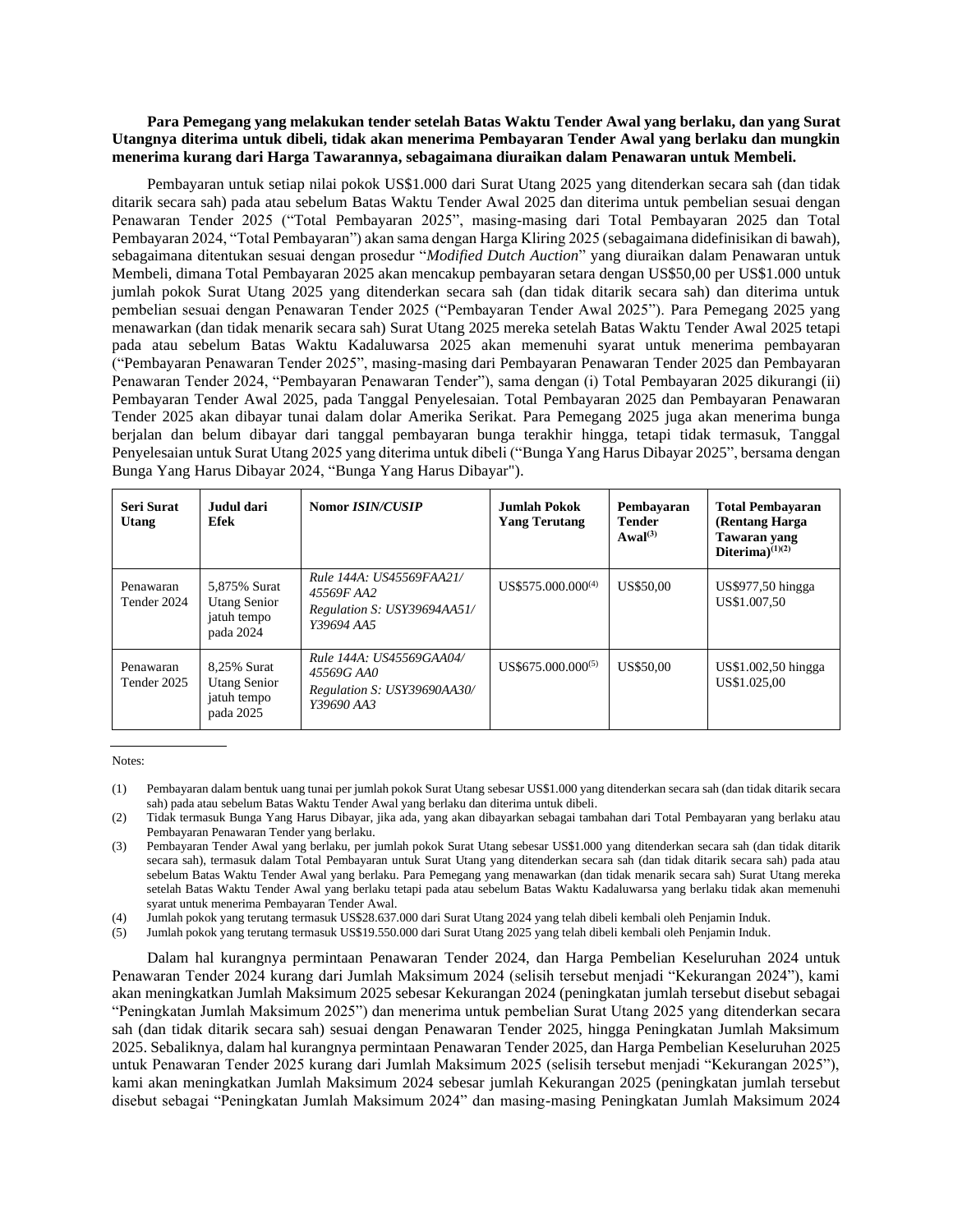dan Peningkatan Jumlah Maksimum 2025, suatu "Peningkatan Jumlah Maksimum") dan menerima pembelian Surat Utang 2024 yang ditenderkan secara sah (dan tidak ditarik secara sah) sesuai dengan Penawaran Tender 2024, sampai dengan Peningkatan Jumlah Maksimum 2024.

Surat Utang 2024 yang ditenderkan dapat ditarik sebelum atau pada, tetapi tidak setelah, pukul 17:00 waktu Kota New York, pada 22 Juni 2022 (tanggal dan waktu tersebut, yang dapat diperpanjang sehubungan dengan Penawaran Tender 2024, "Batas Waktu Penarikan 2024"). Surat Utang 2025 yang ditenderkan dapat ditarik sebelum atau pada, tetapi tidak setelah, pukul 17:00 waktu Kota New York, pada 22 Juni 2022 (tanggal dan waktu tersebut, sebagaimana dapat diperpanjang sehubungan dengan Penawaran Tender 2025, "Batas Waktu Penarikan 2025", masing-masing dari Batas Waktu Penarikan 2024 dan Batas Waktu Penarikan 2025, "Batas Waktu Penarikan").

Penerbit 2024 dan Penerbit 2025 memiliki hak, dengan tunduk pada hukum yang berlaku, untuk (i) mengesampingkan setiap dan semua ketentuan dalam masing-masing Penawaran Tender 2024 dan Penawaran Tender 2025, (ii) memperpanjang atau mengakhiri masing-masing Penawaran Tender 2024 dan Penawaran Tender 2025, atau (iii) mengubah masing-masing Penawaran Tender 2024 dan Penawaran Tender 2025. Penerbit 2024 dan Penerbit 2025 (sebagaimana berlaku) dapat mengambil tindakan apa pun yang dijelaskan dalam klausul (i) hingga (iii) di atas sehubungan dengan masing-masing Penawaran-Penawaran Tender tanpa harus melakukannya untuk kedua Penawaran-Penawaran Tender. Dalam hal klausul (i) sampai (iii) di atas, Para Penerbit tidak bermaksud untuk memperpanjang Batas Waktu Penarikan yang berlaku atau mengembalikan hak penarikan, dengan tunduk pada hukum yang berlaku. Selain itu, Penerbit 2024 dan Penerbit 2025 memiliki hak, setiap saat, dengan tunduk pada hukum yang berlaku, untuk meningkatkan atau mengurangi masing-masing Jumlah Maksimum 2024 dan Jumlah Maksimum 2025.

Instruksi tender terpisah harus disampaikan atas nama masing-masing pemilik manfaat dari Surat Utang, mengingat adanya kemungkinan prorata. Pembayaran untuk Surat Utang yang ditenderkan secara sah sebelum atau pada Batas Waktu Kadaluwarsa yang berlaku dan yang diterima untuk dibeli akan dilakukan pada tanggal yang disebut sebagai "Tanggal Penyelesaian". Diperkirakan bahwa Tanggal Penyelesaian untuk Surat Utang yang dibeli berdasarkan Penawaran-Penawaran Tender adalah 14 Juli 2022, hari kerja kelima setelah Batas Waktu Kadaluwarsa.

Para Pemegang Surat Utang yang ingin berpartisipasi dalam Penawaran-Penawaran Tender, jika memenuhi syarat, dapat menghubungi Agen Informasi dan Tender, Morrow Sodali Limited, melalui telepon di +852 2319 4130 (Hong Kong) / +44 20 4513 6933 (London) / +1 203 609 4910 (Stamford) atau melalui email di [indika@investor.morrowsodali.com.](mailto:indika@investor.morrowsodali.com) Pertanyaan-pertanyaan dari Para Pemegang Surat Utang mengenai prosedur Penawaran-Penawaran Tender atau permintaan salinan tambahan dari Penawaran untuk Membeli dan dokumen terkait lainnya juga harus ditujukan ke Morrow Sodali Limited. Pertanyaan-pertanyaan dari Para Pemegang Surat Utang mengenai Penawaran-Penawaran Tender harus ditujukan kepada Para Manajer Perantara di Mandiri Securities Pte. Ltd. (12 Marina View, #19-06 Asia Square Tower 2, Singapura 018961, Telp: +65 6589 3880, Untuk Perhatian: Investment Banking, email: [msliability.mgmt@mandirisek.co.id\)](mailto:msliability.mgmt@mandirisek.co.id) atau Standard Chartered Bank (Singapore) Limited (Marina Bay Financial Centre (Tower 1), 8 Marina Boulevard, Level 26, Singapura 018981, Telp: +44 20 7885 5739 / + 852 3983 8658 / +65 6557 8286, Untuk Perhatian: Liability Management, email: liability\_management@sc.com).

Pengumuman ini bukan merupakan permintaan persetujuan sehubungan dengan Surat Utang mana pun. Penawaran-Penawaran Tender dibuat sesuai dengan Penawaran untuk Membeli, yang mencantumkan uraian rinci tentang ketentuan Penawaran-Penawaran Tender.

Distribusi pengumuman ini di yurisdiksi tertentu mungkin dibatasi oleh hukum. Orang-orang yang memiliki siaran pers ini diharuskan untuk menginformasikan diri mereka sendiri mengenai, dan untuk mematuhi, pembatasan tersebut.

#### **INFORMASI MASA DEPAN**

Pernyataan-pernyataan terkait keadaan di masa depan dalam pengumuman ini, termasuk tetapi tidak terbatas pada pernyataan yang berkaitan dengan Penawaran-Penawaran Tender, seperti Batas Waktu Tender Awal, Batas Waktu Penarikan, Batas Waktu Kadaluwarsa dan Tanggal Penyelesaian yang dijadwalkan, sebagaimana berlaku, dan pembayaran Total Pembayaran atau Pembayaran Penawaran Tender, sebagaimana berlaku, didasarkan pada ekspektasi saat ini. Pernyataan-pernyataan ini tidak menjamin kejadian atau hasil di masa depan. Peristiwa dan hasil di masa depan melibatkan beberapa risiko, ketidakpastian dan asumsi yang sulit diprediksi. Peristiwa dan hasil aktual dapat berbeda secara material dari deskripsi yang terkandung di sini karena terdapat banyak faktor termasuk perubahan pasar dan harga dari Surat Utang; perubahan kondisi usaha dan keuangan Penjamin Induk dan anak perusahaannya; perubahan di pasar batubara dan energi internasional; perubahan pasar modal secara umum; dan terjadinya peristiwa